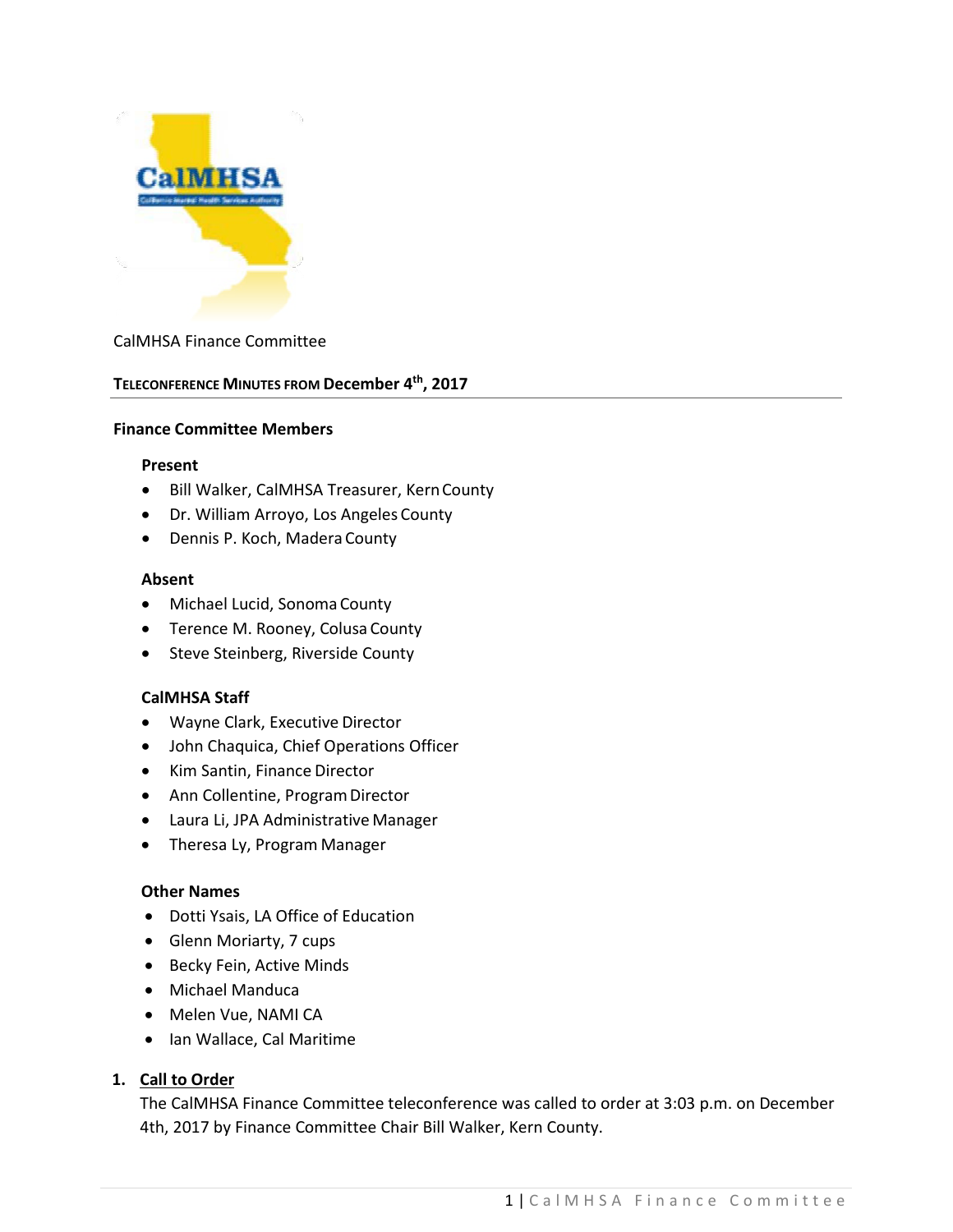## **2. Roll Call and Public Comment Instructions**

JPA Administrative Manager, Laura Li, CalMHSA, called roll and a quorum was established. All participants were asked to introduce themselves. Treasurer, Bill Walker, Kern County, proceeded to review the public comment instructions, noting that items not on the agenda would be reserved for public comment at the end of the meeting.

## **3. Consent Calendar**

Treasurer, Bill Walker asked the committee for approval of the Consent Calendar:

### **Action: Approval of the consent calendar**

**Motion: Los Angeles County – Dr. William Arroyo Second: Madera County – Dennis P. Koch**

*Approved by unanimous vote.*

Public comment was heard from the following individual(s): *None*

## **4. Review of draft CalMHSA Financial Audit, Fiscal Year Ended June 30, 2017 and 2016**

Finance Director, Kim Santin gave an introduction to the JPA audit and introduced Michael Manduca. Michael indicated the audit process was a process of accountability to the Board, members and public. He referred to pages 1-2 as their opinion letter, pages 3-8 being the management highlights with trends CalMHSA is facing. Mr. Manduca shared the status of revenues, investment income, total expenses, general & admin and total fund balance.

New programs brought in new revenues, but wanted to mention the contingent liability due to DHCS issue, with there is no outcome to be determined, however working through the resolution process. No liability has been recorded.

They found no internal control or material weaknesses, and no issues came up.

# **Recommendation: Finance Committee to discuss and/or recommend to the Board of Directors filing of the draft Financial Audit.**

**Motion: Madera County – Dennis P. Koch Second: Los Angeles County – Dr. William Arroyo**

*Approved by unanimous vote.*

Public comment was heard from the following individual(s): *None*

## **5. Executive Director Finance Report**

## **a. Innovation Tech Suite**

Ann Collentine, Deputy Program Director, provided an update on the Innovation Technology based Mental Health Solutions project. RFSQ submittal deadline has past and now potentially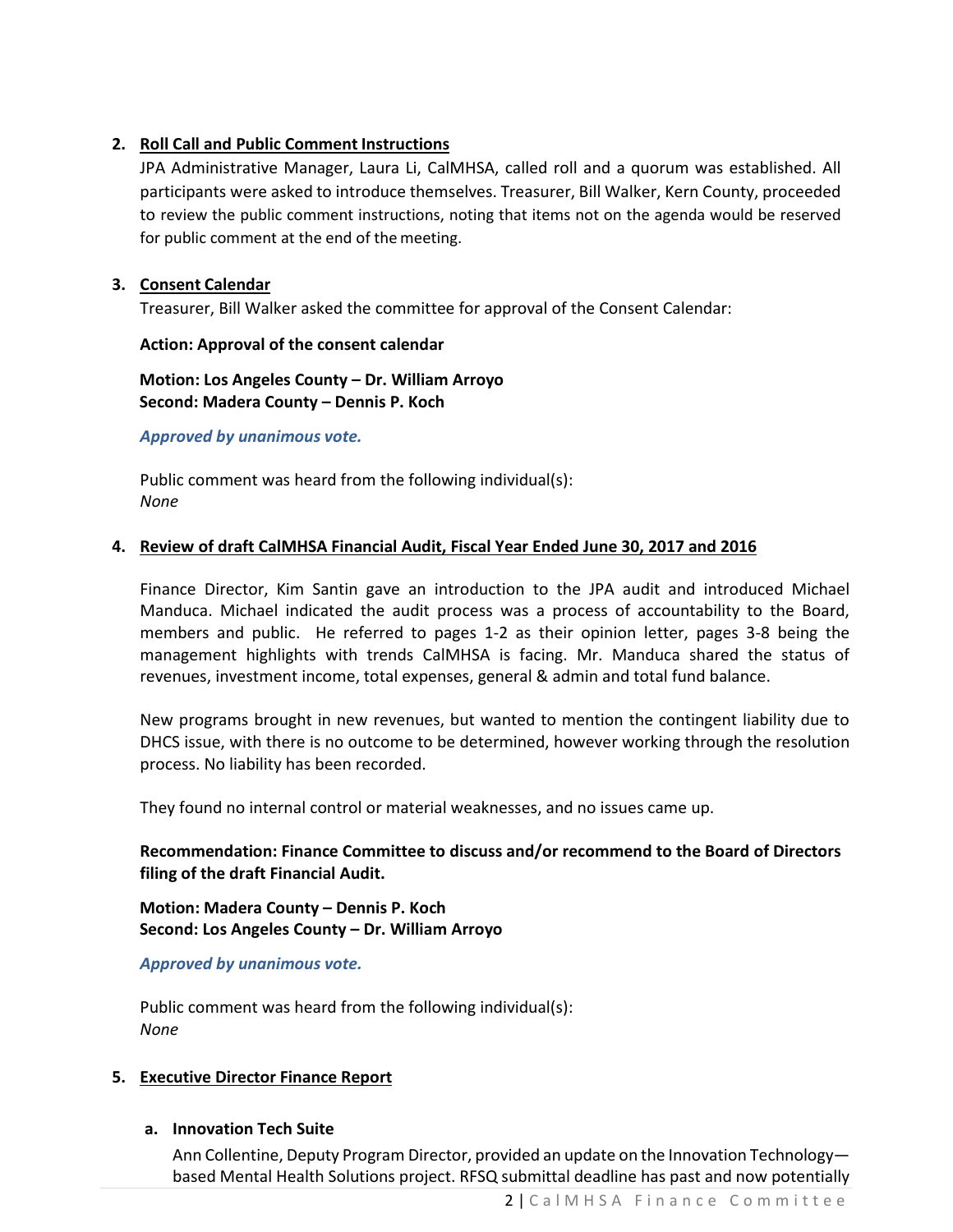will identify which vendors they will want to contract with by the Board Meeting on December 14, 2017.

## **b. AB 1299**

The Far Group Subcommittee of the Finance Committee of CBHDA will have a meeting to discuss how deposits are to be made and how CalMHSA will make it work in regard to AB 1299.

## **c. Fund Development - Lester Consulting group**

Staff continues its efforts in seeking funding from new sources, and will convene its first meeting of the Leadership Council on January 18, 2018. A status update to be provided after this first meeting.

## **d. State Hospitals Program**

Efforts continue in seeking alternatives to state hospitals, with interest in a potential site in Paso Robles. A second site visit will take place in early January to confirm our initial assessments and schedule follow up meetings with the City.

## **e. SD3**

In January of 2017 CalMHSA entered into an agreement with Desert Vista (Karen Linkins and John Freeman) for the purpose of delivering Value Based Purchasing educational sessions to our members. We continue to work in this effort and have planned for additional sessions in the future. An update to be presented and the December 14, 2017 Board Meeting.

## **f. DHCS**

CalMHSA will do a final submission of disputed items, working at another four to five months to finalize a report.

Members discussed the impact on the budget given the implementation of the above projects, specifically Innovation Tech Suite with current county participation and additional county participation in the near future, to include research and development efforts with AB 1299. The Committee determined it was necessary to have a streamlined process with the ability to approve budget revisions, as programs are rolled out. The changes would be based on county funding amounts, required FTE, etc. The committee felt it was important to seek CalMHSA Board authorization for the Finance Committee to review and recommend to the Executive Committee for approval, revisions to the budget as additional programs are rolled out.

An Executive Committee meeting is to be scheduled in January 2018.

Public comment was heard from the following individual(s): *None*

## **6. General Public Comment**

This time is reserved for members of the public to address the Committee relative to matters of CalMHSA not on the agenda. No action may be taken on non-agenda items unless authorized by law. Comments will be limited to three minutes per person and twenty minutes in total. The